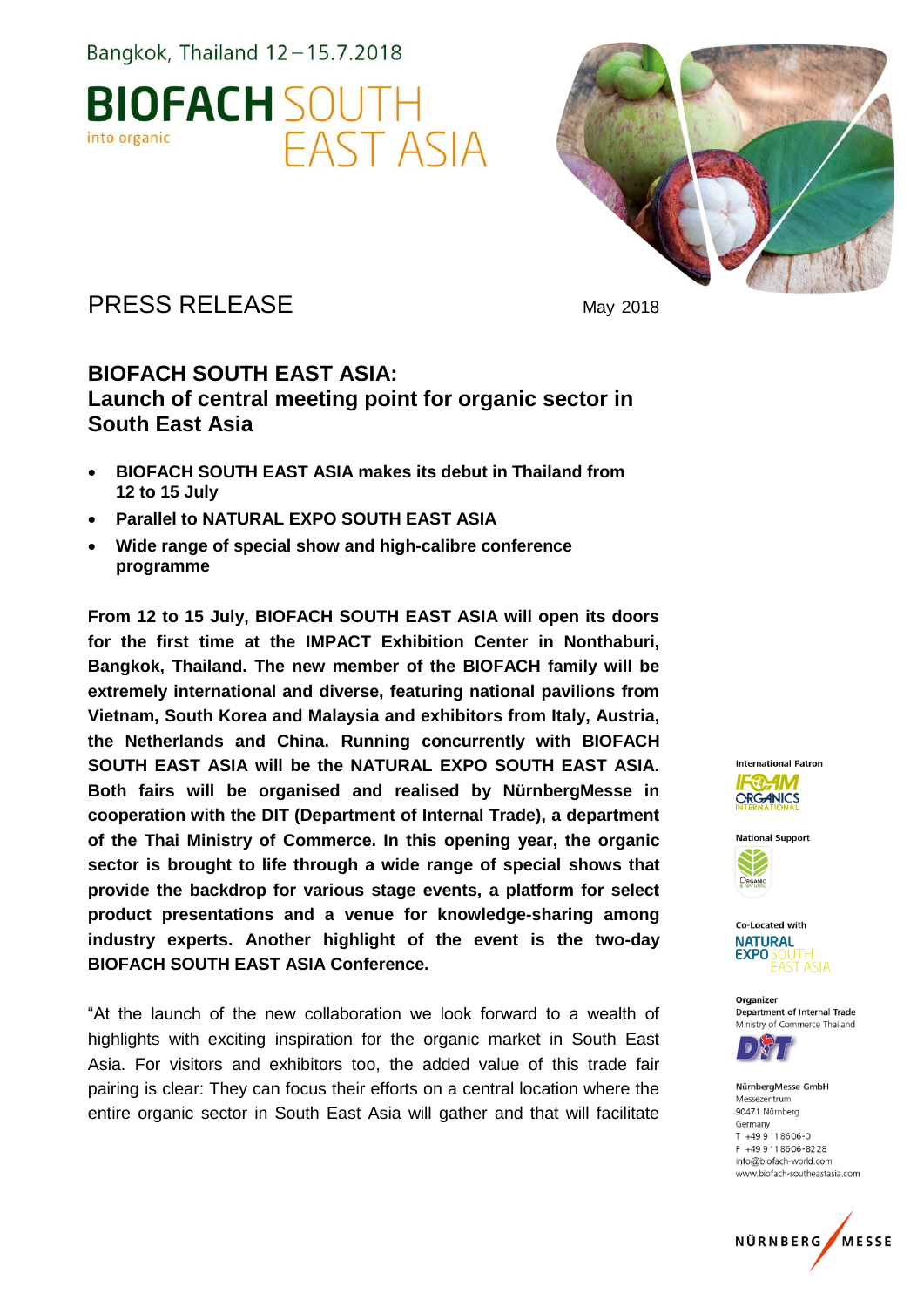# **BIOFACH SOUTH** FAST ASIA into organic



networking between industry players from around the world," says Markus Reetz, Executive Director International Exhibitions NürnbergMesse, about the premiere of BIOFACH SOUTH EAST ASIA and NATURAL EXPO SOUTH EAST ASIA in Thailand.

#### **Diverse special shows put the spotlight on organic products**

At the IMPACT Exhibition Center, a modern hall layout allows for optimum segmentation, creates synergies between the trade fairs and helps both maintain their uniqueness. This means that all visitors can explore BIOFACH SOUTH EAST ASIA and its certified organic products in hall 4, while the products from NATURAL EXPO SOUTH ASIA, which are still in the process of becoming organically certified, are located in the adjacent hall 3. The two halls are linked by a variety of special shows like the "Textile Area" and "Beauty & Well-being Area", which showcase textiles, cosmetics and other products associated with well-being and personal care. The "ASEAN Organic Pavilion" is also located in the connecting walkway between the halls. This is where you will find the Advisory Committee for BIOFACH SOUTH EAST ASIA, which will inform interested visitors about South-East Asia's organic associations, the market and its products. At the same time, this area provides space for business meetings and dialogue with established sectoral stakeholders. The various stages in Hall 4 also offer a range of live events, panels and discussions on all aspects of the organic world.

#### **Stay well informed with a conference programme designed for a professional audience**

The BIOFACH SOUTH EAST ASIA Conference brings together representatives of the sector from all over the world to discuss relevant organic issues, learn from one another and share knowledge. The conference programme for the combined exhibition is intended to be an information and communication platform for the entire South-East Asian region and therefore includes a wide range of presentations. On the first two days of the fair these presentations are directed at a specialist professional audience.

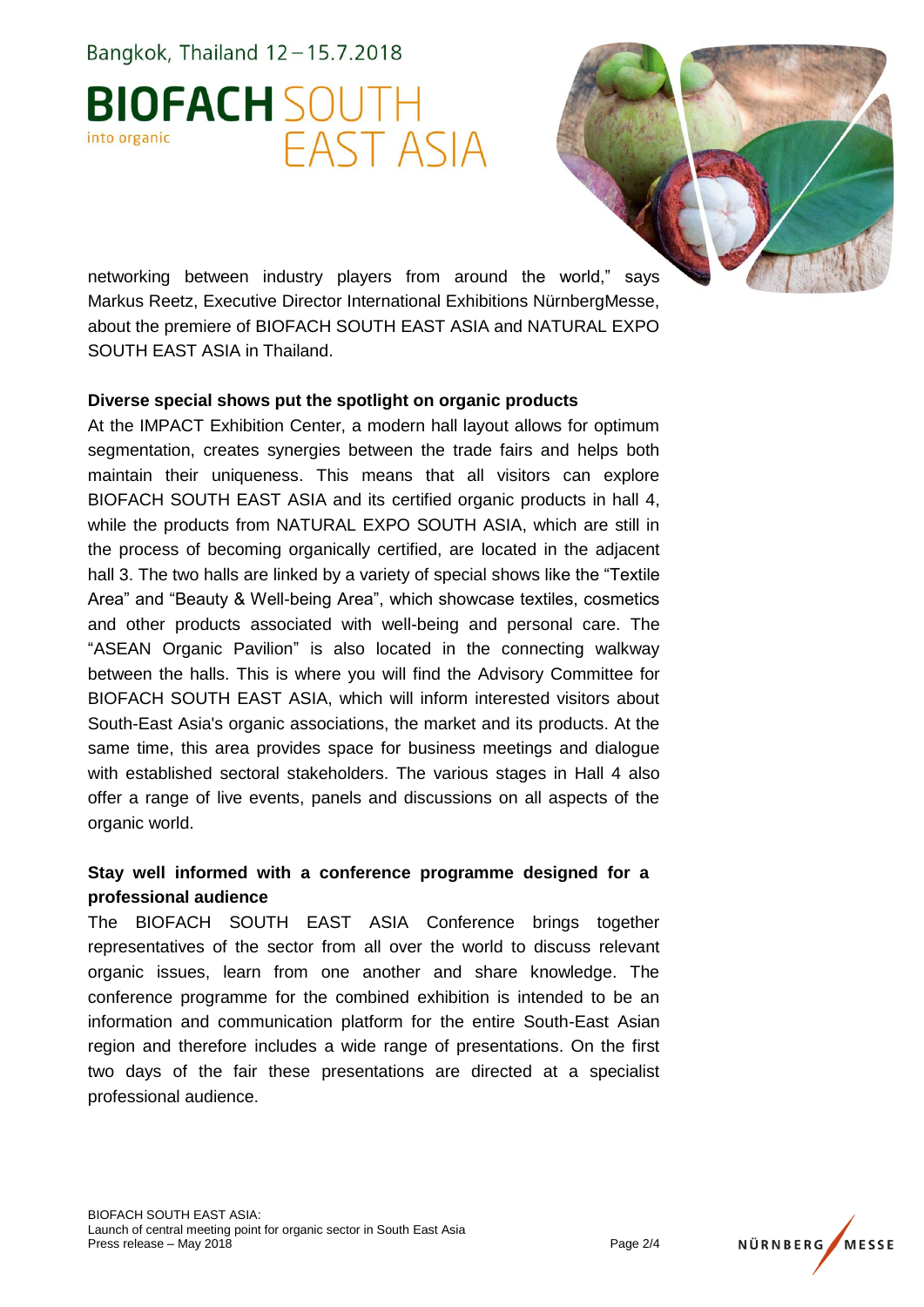# **BIOFACH SOUTH** FAST ASIA into organic



#### **Getting consumers excited about organic products**

Apart from trade visitors, BIOFACH SOUTH EAST ASIA and NATURAL EXPO SOUTH EAST ASIA would also like to appeal to interested consumers of organic products and tie them more closely to the sector. With this in mind, the combined trade fair will open its doors to the public from midday on the first two days and all day thereafter. This will allow consumers to also explore the wide range of organic products on display at both events, marvel at current market trends and purchase fresh organic products, for example.

#### **The next BIOFACH events:**

- BIOFACH, Nuremberg: 13–16 February 2019
- BIOFACH CHINA, Shanghai: 24–26 May 2018
- BIOFACH AMERICA LATINA, São Paulo: 6–9 June 2018
- BIOFACH AMERICA, Baltimore: 13–15 September 2018
- BIOFACH INDIA, New Delhi: 25–27 October 2018
- 

#### **BIOFACH World**

NürnbergMesse has proven expertise in the field of organic foodstuffs. In February every year, the international organic sector gathers in Nuremberg at BIOFACH, the world's leading fair for organic food products. The comprehensive range of certified organic products on display shows their diversity – from fresh products like dairy and cheese, fruit, vegetables, dry products like grains and pulses, nuts and confectionery to beverages. The international patron of BIOFACH is IFOAM – Organics International, while the national honorary sponsor is the German Federation of Organic Food Producers (BÖLW). An integral part of this world-leading fair is the BIOFACH Congress, a knowledge-sharing platform that is unique worldwide. With another six BIOFACH events in Japan, the USA, South America, China, India and Thailand, BIOFACH World has a global presence and year for year brings together more than 3,000 exhibitors and 100,000 trade visitors.

• BIOFACH JAPAN: tba. 2019